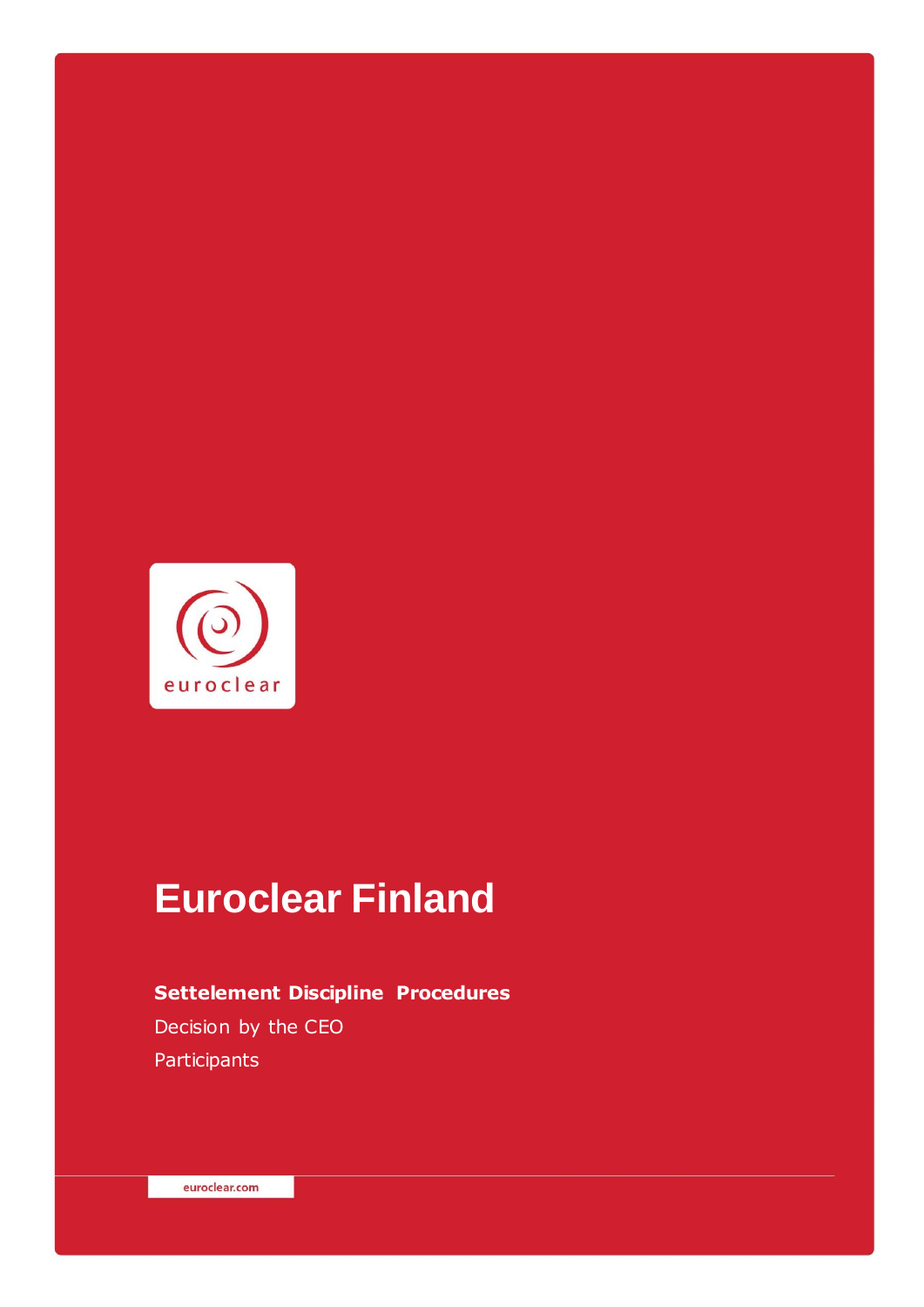| Reference<br>to      | 5.4. Settlement Discipline Procedures |
|----------------------|---------------------------------------|
| Finland<br>Euroclear |                                       |
| Rules:               |                                       |
|                      |                                       |
| Entry into force:    | 1 February 2022                       |
| Supersedes:          | n/a                                   |
|                      |                                       |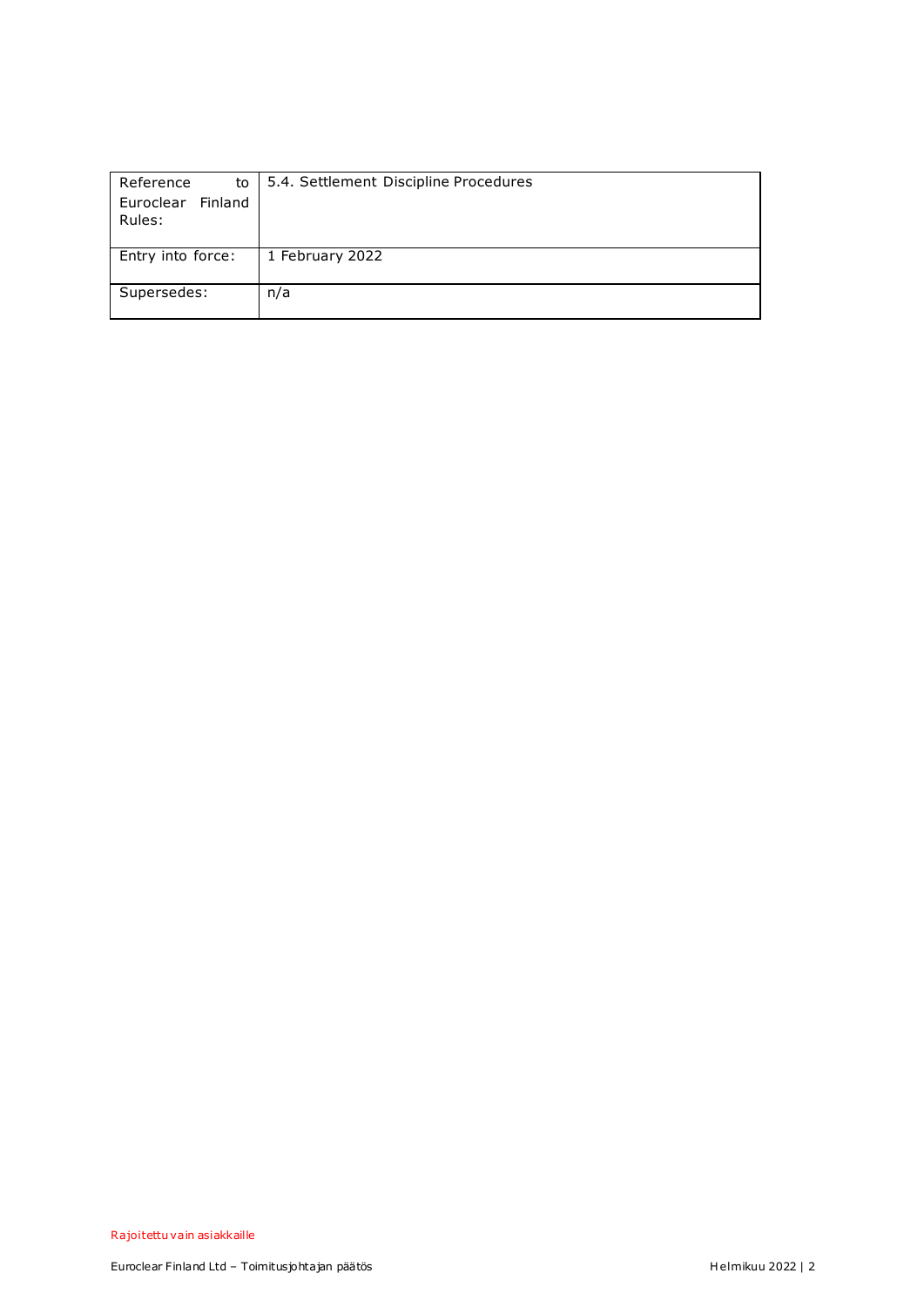#### Table of Contents

| 1              |                                                                                    |     |
|----------------|------------------------------------------------------------------------------------|-----|
| $\mathbf{2}$   |                                                                                    |     |
| 3              | SETTLEMENT INSTRUCTIONS ELIGIBLE TO CASH PENALTIES6                                |     |
| 3.1            |                                                                                    |     |
| 3.2            |                                                                                    |     |
| 3.3            |                                                                                    |     |
| 4              |                                                                                    |     |
| 4.1            |                                                                                    |     |
| 4.2            |                                                                                    |     |
| 4.2.1          |                                                                                    |     |
| 4.2.2          |                                                                                    |     |
| 4.2.3          |                                                                                    |     |
| 5              |                                                                                    |     |
| 6              |                                                                                    |     |
| $\overline{7}$ |                                                                                    |     |
| 8              |                                                                                    |     |
| 8.1            |                                                                                    |     |
| 8.2            |                                                                                    |     |
| 8.3            |                                                                                    |     |
| 9              | <b>OPEN POSITIONS</b>                                                              | .13 |
| 10             | CHARGING, COLLECTION AND DISTRIBUTION OF OPEN POSITIONS13                          |     |
| 10.1           |                                                                                    |     |
| 10.2           |                                                                                    |     |
| 11             |                                                                                    |     |
| 12             |                                                                                    |     |
| 13             | FAILURE TO COMPLY WITH SETTLEMENT DISCIPLINE PROCEDURES 16                         |     |
| 13.1           | Settlement Fails Reporting to the Competent Authority and Relevant Authorities  16 |     |
| 13.2           |                                                                                    |     |
| 13.3           |                                                                                    |     |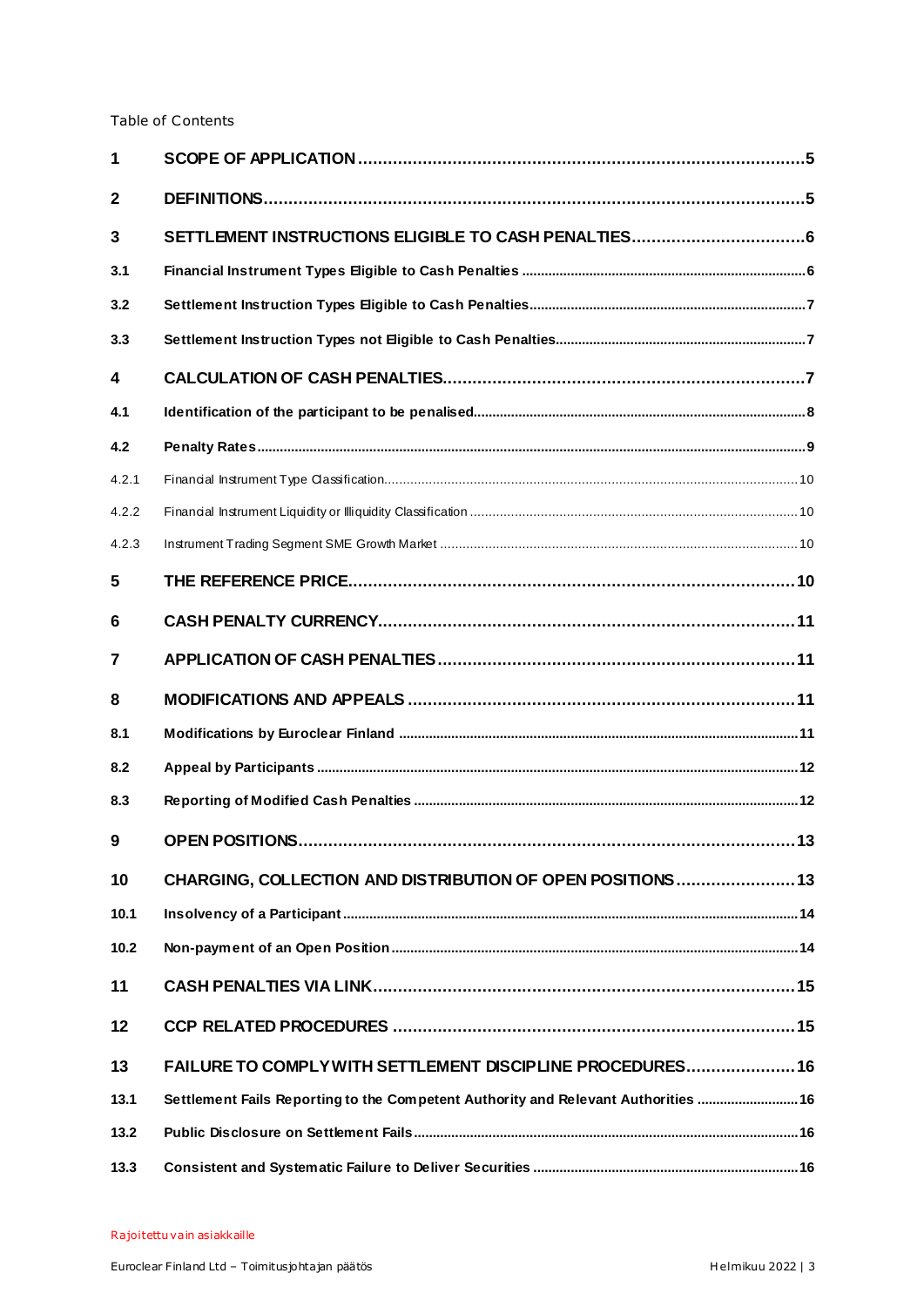| 15 | EUROCLEAR FINLAND'S RIGHT TO CEASE SETTLEMENT DISCIPLINE PROCEDURES |  |
|----|---------------------------------------------------------------------|--|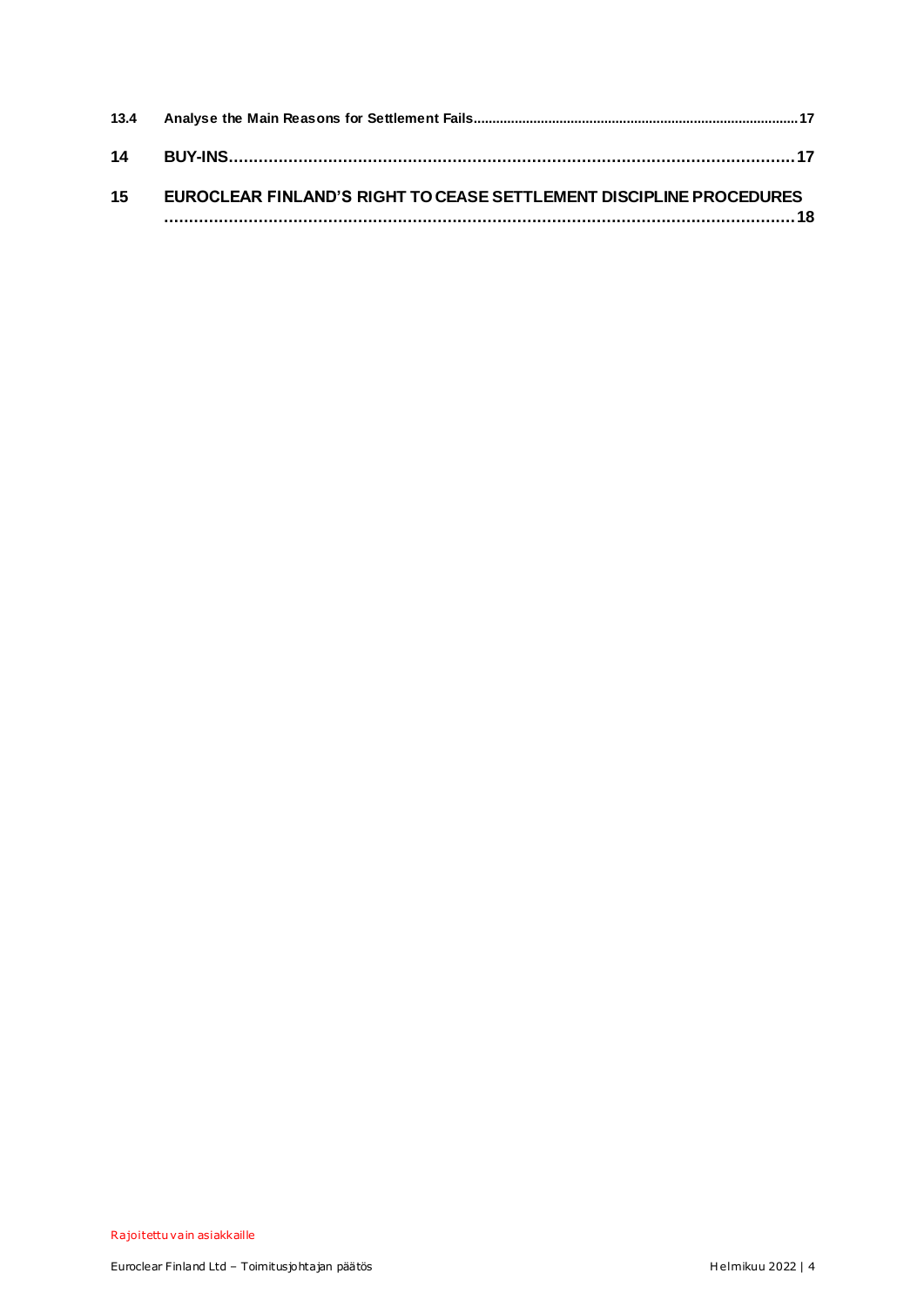## <span id="page-4-0"></span>1 Scope of Application

Regulation (EU) No 909/2014 of the European Parliament and of the Council of 23 July 2014 on improving settlement in the European Union and on central securities depositories (**CSDR**) was introduced in 2014 to harmonise the processes and regulations of European CSDs. CSDR includes measures CSDs and their Participants are required to take to prevent and address settlement fails (the Settlement Discipline Regime (**SDR**)). Commission has introduced a Delegated Regulation on SDR (Commission Delegated Regulation (EU) 2018/1229) which enters into force on **1 February 2022.**

This Decision shall provide for the distribution of tasks and responsibilities between Participants and Euroclear Finland Oy (**Euroclear Finland**) concerning Settlement Discipline Regime and Settlement Discipline Procedures on Infinity.

#### <span id="page-4-1"></span>2 Definitions

These definitions are used in this CEO Decision, please refer to Euroclear Finland's Rules general definitions for other terminology.

*CCP*

CCP refers to Central Counterparty as defined in Euroclear Finland's Rules.

#### *ESMA FIRDS*

The European Securities and Markets Authority (**ESMA**) collects data from trading venues and national competent authorities and makes it available on its website in accordance with MiFIR requirements. ESMA's Finacial Instruments Reference Data System (**FIRDS**) is a database of instruments reference data collected under MAR Art.4 and MiFIR Art.27.

#### *ESMA FITRS*

Database of equity and non-equity transparency calculation results.

#### *Late Matching Fail Penalty (LMFP)*

Late Matching Fail Penalty refers to a Cash Penalty applicable to a Settlement Instruction which is matched after the relevant CSD cut-off time of the intended Settlement Date. Such Settlement Instruction will be subject to computation of Late Matching Fail Penalties as of the intended Settlement Date. LMFP shall be calculated for each Settlement Date the Settlement Instruction fails to settle.

#### *Penalties Business Day (PBD)*

Penalties Business Day is any calendar day apart from:

1st January 25th December

Saturdays and Sundays

Euroclear Finland, as ECSDA Member CSD, applies common principles for a harmonise d process in the definition and counting of days for the CSD Regulation penalties management. The PBDs are used for the penalties-specific monthly reporting, appeals, and payment processing by a CSD. For example, if the 14th Penalties Business Day is not an opening day y at a CSD, the monthly report shall be still sent on or prior to the 14th Penalties Business Day.

#### *Settlement Fail Penalty (SEFP)*

Settlement Fail Penalty refers to a Cash Penalty applicable to a Settlement Instruction which:

#### Res tricted to c ustomers only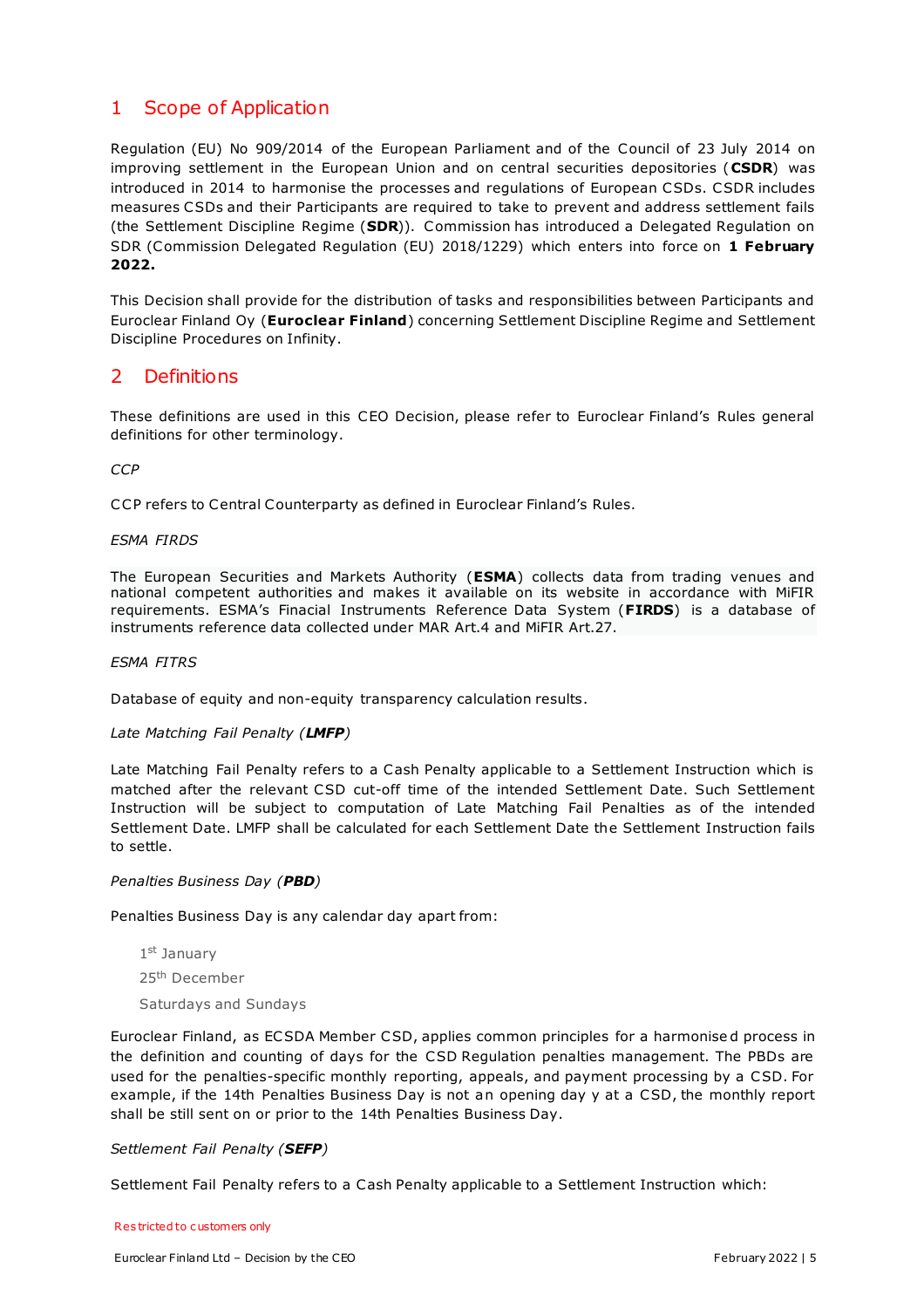- Is matched before the relevant cut-off time of a given Settlement Date;
- Has reached its intended Settlement Date; and
- Fails to settle on that intended Settlement Date or on the day it is matched late (i.e. after ISD) and after the intended Settlement Date.

Such Settlement Instruction shall be subject to the computation of SEFP for each Settlement Date the Settlement Instruction is failing to settle.

## <span id="page-5-0"></span>3 Settlement Instructions Eligible to Cash Penalties

Euroclear Finlandapplies Cash Penalties in accordance with CSD Regulation, Settlement Discipline Regime, Rules and this CEO Decision to all following matched Settlement Instructions which fail to settle on their intended Settlement Date:

- A Settlement Instruction that is matched after the relevant cut-off time of a given Settlement Date on its intended Settlement Date shall be subject to calculation of Late Matching Fail Penalties (LMFP). LMFP is calculated for the Settlement Date when a Settlement Instruction is matched and retroactively for each past Settlement Date that it failed to settle.
- A Settlement Instruction that is matched before the relevant cut-off of a given Settlement Date and has reached its intended Settlement Date, and fails to settle on that intended Settlement Date or on the day it is matched late, (i.e. after intended Settlement Date) shall be subject to calculation of Settlement Fail Penalty (SEFP) for each Settlement Date the Settlement Instruction is failing to settle.

Partially settled Settlement Instructions are considered as failed to settle on intended Settlement Date and the Cash Penalty is calculated for the remaining to-be-settled quantity.

Infinity settlement cut-off times are the following:

- Against or with payment at 17:00 Helsinki time, and
- Free of payment at 19:00 Helsinki time.

A Settlement Instruction entering into Infinity before the cut-off times are subject to matching and settlement attempt.

## <span id="page-5-1"></span>3.1 Financial Instrument Types Eligible to Cash Penalties

Euroclear Finlanddetermines the Financial Instruments eligible and subject to Cash Penalties based on data available from relevant EU or national authorities' registers and databases.

To determine the ISINs subject to Cash Penalties, Euroclear Finland shall daily take the following actions:

- use the ESMA FIRDS database to identify MIFID II/ MiFIR instruments;
- identify the ISINs eligible for settlement in Euroclear Finland; and
- eliminate those instruments that are exempted from the scope of Short Selling Regulation**1** (**SSR**) according to ESMA SSR database.

-

<sup>&</sup>lt;sup>1</sup> Regulation (EU) No 236/2012 of the European Parliament and of the Council of 14 march 2012 on short selling and certain aspects of credit default swaps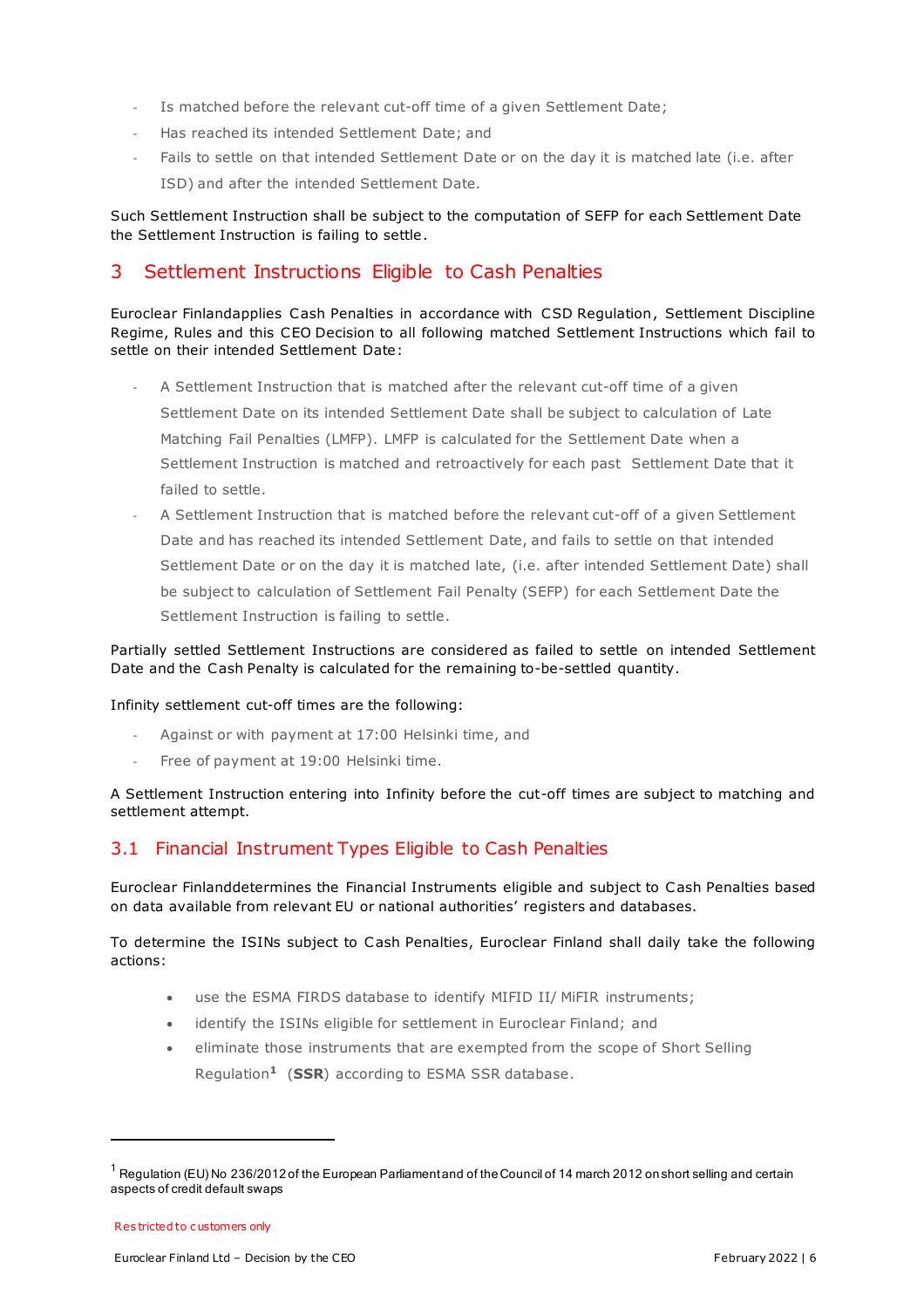filters instruments based on country (Finland) from the SSR database; instruments exempted by the Finnish FSA from ESMA SSR database will be exempted from the scope of Cash Penalty eligible instruments.

Euroclear Finland calculates and applies Cash Penalties only to Financial Instrume nts, which are determined based on the abovementioned criteria. Euroclear Finland is not responsible to make any corrections, calculations or applications of Cash Penalties to Financial Instruments outside the scope of the said criteria.

## <span id="page-6-0"></span>3.2 Settlement Instruction Types Eligible to Cash Penalties

Any Settlement Instruction type not listed under section 3.3. falls under the standard Cash Penalty detection and calculation rules.

## <span id="page-6-1"></span>3.3 Settlement Instruction Types not Eligible to Cash Penalties

Settlement Instructions not eligible to Cash Penalties and/or Settlement Discipline Procedures are the following:

- Settlement transactions that do not represent transfer orders according to the second indent of point (i) of Article 2 of Directive  $98/26/EC^2$ .
- For Euroclear Finland, the initial creation of securities (ISO transaction codes MKUP and MKDW) is regarded as not a transfer order.
- Corporate actions (ISO transaction code CORP).
- Technical instructions (e.g. realignments in cross-CSD settlement with ISO transaction code REAL).
- Settlement restrictions (i.e. position level restrictions).

## <span id="page-6-2"></span>4 Calculation of Cash Penalties

Euroclear Finland calculates the Cash Penalties for failed Settlement Instructions at the end of the day for every Settlement Date, including the intended Settlement Date, after the intended Settlement Date. Euroclear Finland calculates the Cash Penalties on a gross-basis.

SEFP and LMFP follow the same principles for their calculation. Either LMFP or SEFP is applied per Settlement Date. and thus LMFP and SEFP cannot both be applied simultaneously for the same Settlement Date.

Euroclear Finland takes the following actions in calculating the penalty amount:

- 1. Determine failing reason (LMFP or SEFP);
- 2. Identification of the participant to be penalized; and

Determine calculation method (security or cash penalty rate x reference price x security or cash amount failed to deliver).

-

 $^2$  Directive 98/26/EC of the European Parliament and of the Council of 19 May 1998 on settlement finality in paymentand securities settlement systems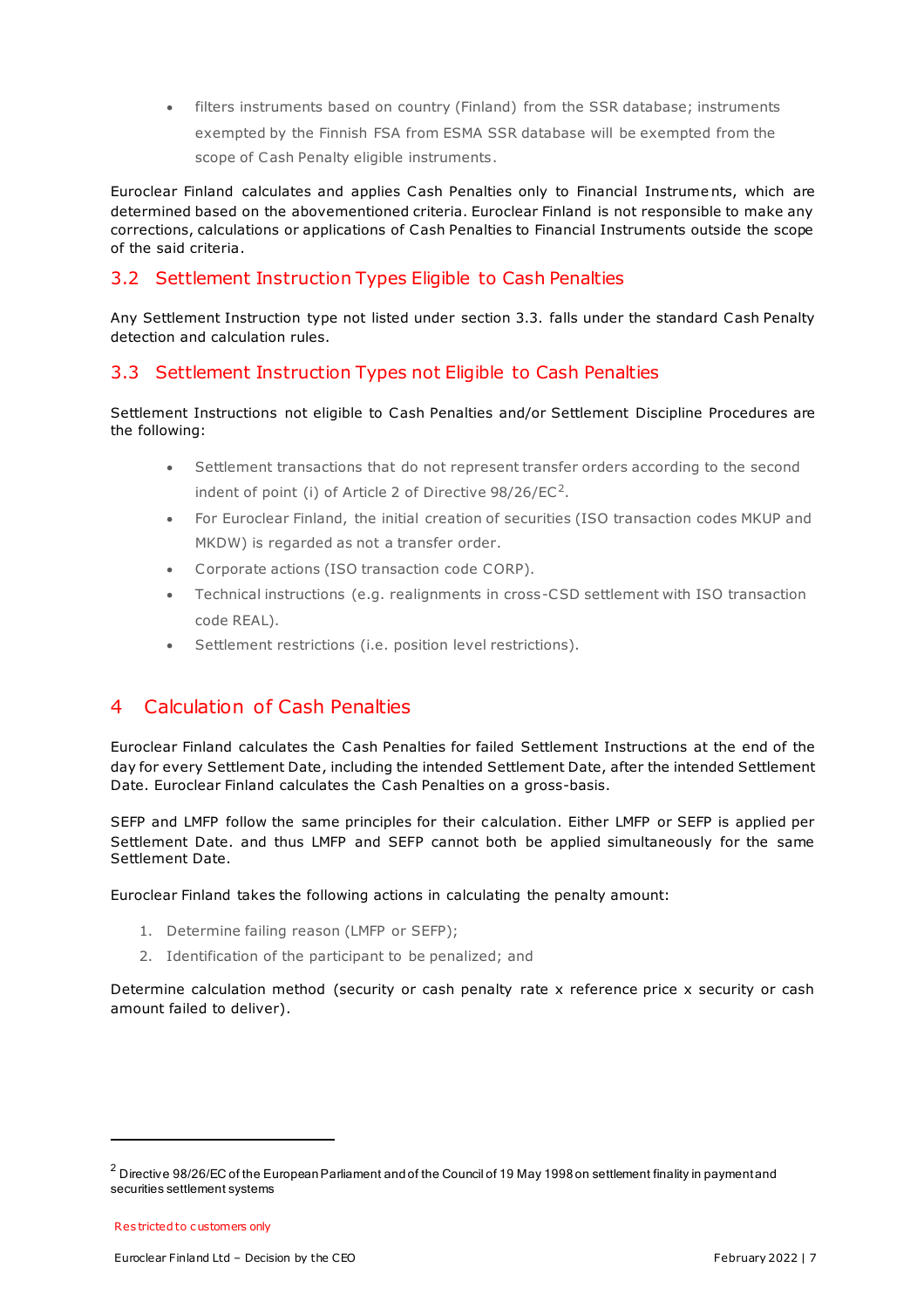#### <span id="page-7-0"></span>4.1 Identification of the participant to be penalised

For each Cash Penalty identified and applied, Euroclear Finland determines the failing Participant and the non-failing Participant. Respectively, Euroclear Finland debits the failing Participant with the Cash Penalty and credits the non-failing Participant with the Cash Penalty.

Euroclear Finland charges the LMFP to the Participant who was last to enter the relevant Settlement Instruction (e.g. the accepted timestamp is later than the one of the counterparty´s Settlement Instruction). LMFP is applied also for the pre-matched failed Settlement Instructions (matching indicator MACH).

If the matching Settlement Instructions of both of the counterparties have the same accepted timestamp, Euroclear Finland will charge the LMFP from the buyer counterparty. In case of pre matched Settlement Instructions, securities movement type of the Settlement Instruction created by Participant defines the failing party who will be charged for LMFP.

When both parties send their Settlement Instructions after the intended Settlement Date, only one of the counterparties of a transaction will be charged with the LMFP. For the POA Settlement Instructions, the LMFP will be applied to the instructing party (i.e. the POA Participant, not the Participant administering the account).

The SEFP is imposed to a Participant if its Settlement Instruction fulfils, at the time of the relevant settlement cut-off, any of the below conditions:

#### The Settlement Instruction is on hold;

- When the hold status is identified for one Settlement Instruction, Euroclear Finland does not separately check for lack of cash or securities of the counterparty Settlement Instruction. Euroclear Finland charges the SEFP to the party setting the Settlement Instruction on hold and it will be redistributed to the counterparty.
- When both legs of a matched Settlement Instruction are on hold, Euroclear Finland charges the SEFP to both parties.

#### The Settlement Instruction fails and the reason is lack of securities or lack of cash;

- When the lack of securities is identified, Euroclear Finland does not separately check for lack of cash. Euroclear Finland charges the SEFP to the party with lack of securities and it will be redistributed to the counterparty.
- When the lack of cash is identified, Euroclear Finland charges the SEFP to the party with lack of cash and it will be redistributed to the counterparty.

#### The Settlement Instruction fails and the reason is incomplete WITH-link/pool or unsettled linked/pooled Settlement Instruction

- When the incomplete WITH-link/pool or unsettled linked/pool Settlement Instruction is identified, Euroclear Finland does not separately check for a lack of securities or cash of the counterparty Settlement Instruction. Euroclear Finland charges the SEFP to the party with WITH-linkage or pool indicator and it will be redistributed to the counterparty.
- When both legs of a matched Settlement Instruction fail because of incomplete WITHlink/pool or unsettled linked/pooled Settlement Instruction on hold, Euroclear Finland charges the SEFP to both parties.

#### The Settlement Instruction fails and the reason is partially settled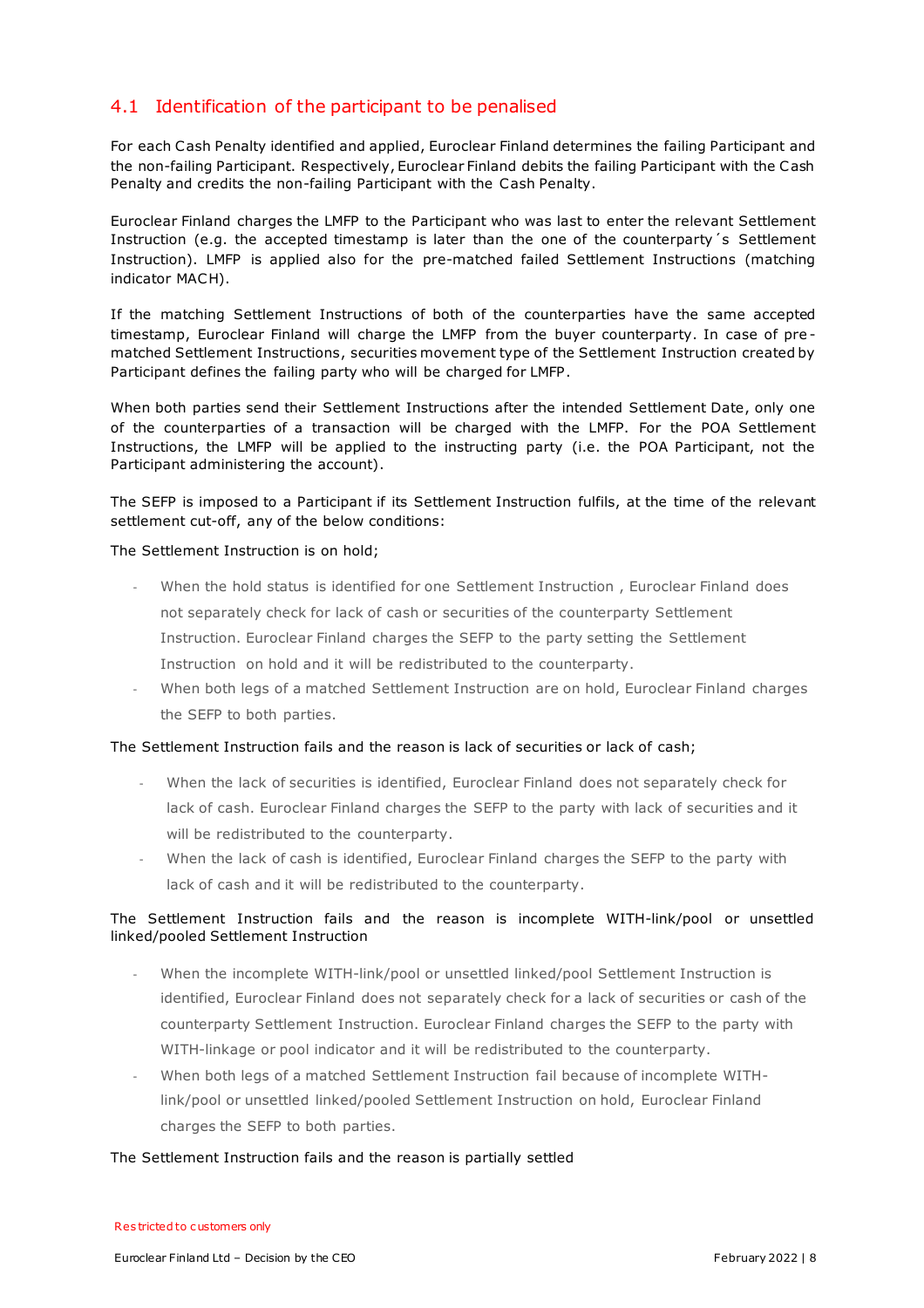When the partial settlement is identified, Euroclear Finland does not separately check for a lack of cash of the counterparty Settlement Instruction. The SEFP is charged to the party delivering securities and it will be redistributed to the counterparty.

#### The Settlement Instruction fails and the reason is recycled

When the failure is not due to one of the above reasons, a default reason is applied (CYCL). The SEFP is charged to the party delivering securities and it will be redistributed to the counterparty.

#### <span id="page-8-0"></span>4.2 Penalty Rates

Euroclear Finland applies the penalty rates as quoted below.

- **The cash penalty rate** is the official interest rate for overnight credit charged by the central bank issuing the settlement currency with a floor of zero (0). For penalties calculations, the published annual rate shall be divided by 360 days in order to generate the applicable daily penalty rate.
- **The security penalty rate** is determined based on a number of criteria:
	- financial instrument type;
	- liquidity (only relevant for shares); and
	- the trading venue.

#### Security penalty rates expressed in basis points:

| <b>Financial instrument type</b> | <b>Security penalty rate (in</b><br>basis points)                                    |      |
|----------------------------------|--------------------------------------------------------------------------------------|------|
| Shares                           | <b>Liquid shares</b> not traded on SME growth market                                 | 1.0  |
|                                  | <b>Illiquid shares</b> not traded on SME growth<br>market                            | 0.5  |
|                                  | liquid and illiquid shares traded on SME<br>growth market                            | 0.25 |
| Bonds                            | <b>Corporate bonds</b> not traded on SME growth<br>market                            | 0.20 |
|                                  | <b>Corporate bonds</b> traded on SME growth market                                   | 0.15 |
|                                  | <b>Bonds</b> issued by public authority traded or not<br>traded on SME growth market | 0.10 |
| Other financial<br>instruments   | Other financial instruments not traded on<br>SME growth market                       | 0.5  |
|                                  | Other financial instruments traded on SME<br>growth market                           | 0.25 |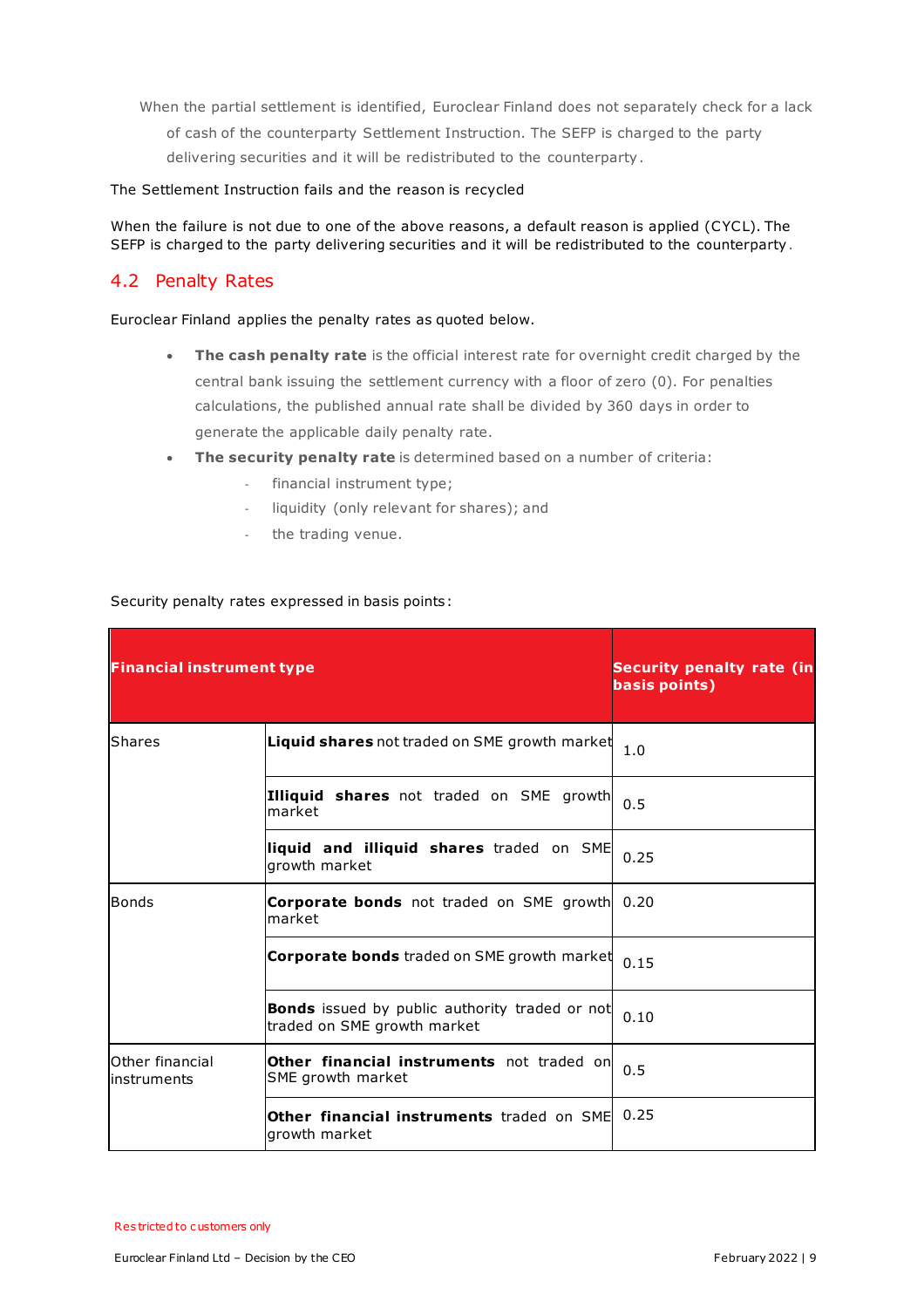#### <span id="page-9-0"></span>4.2.1 Financial Instrument Type Classification

Instrument type classification is necessary for identifying the applicable penalty rate for any given Settlement Instruction. Euroclear Finland, for each security, derives the financial instrument type classification from the CFI Code according to the table below:

| <b>ICFI Code Structure</b>                                                                                     | <b>Type of Financial</b><br><b>Instrument</b> |
|----------------------------------------------------------------------------------------------------------------|-----------------------------------------------|
| Position 1 of the code is "E"                                                                                  | ISHRS                                         |
| Position 1 of the code is "D" and position 4 is "T" or "C", or position 2 is SOVR<br>"N"                       |                                               |
| Position 1 of the code is "D", position 2 is neither "Y" or "N" and Position DEBT<br>l4 is neither "T" nor "C" |                                               |
| Position 1 of the code is "R"                                                                                  | <b>SECU</b>                                   |
| Position 1 of the code is "C" and position 2 is "E"                                                            | <b>ETFS</b>                                   |
| Position 1 of the code is " $C''$ and position 2 is not " $E''$                                                | UCIT                                          |
| Position 1 of the code is "D", position 2 is "Y" and position 4 is neither MMKT<br>"T" nor "C"                 |                                               |
| Position 1 is "T", position 2 is "T" and position 3 is "N"                                                     | EMAL                                          |
| Residual category                                                                                              | <b>OTHR</b>                                   |

#### <span id="page-9-1"></span>4.2.2 Financial Instrument Liquidity or Illiquidity Classification

Liquidity or illiquidity classification is used for identifying the applicable penalty rate for any given Settlement Instruction. The liquidity indicator only applies to shares (i.e. when the Financial Instrument Type of the security is SHRS). Euroclear Finland derives the liquidity information from the ESMA FITRS database.

#### <span id="page-9-2"></span>4.2.3 Instrument Trading Segment SME Growth Market

SME growth market indicator specifies whether the Financial Instrument is listed on an SME growth market. The indicator is used for identifying the applicable penalty rate for any given Settlement Instruction.

Euroclear Finland identifies whether the instrument to be settled was actually traded on an EU SME growth market by verifying both, the receiving and delivering Settlement Instruction of the settlement transaction. Only when both Settlement Instructions show the Place Code is exchange (EXCH) and the same Place of trading four-digit Market Identifier Code (MIC ), the reduced penalty rate applicable to SME instruments shall be applied.

Euroclear Finland derives the SME growth market trading venues information from the ESMA website using the following database description: Database of MiFID2 / MiFIR Trading venues / Systematic internalisers / Data reporting service providers.

#### <span id="page-9-3"></span>5 The Reference Price

When calculating the Cash Penalties, Euroclear Finland uses the reference price of the each respective Settlement Date on which the Settlement Instruction fails to settle.

If a reference price is not available for the required Settlement Date, Euroclear Finland uses the latest reference price received for a Settlement Date.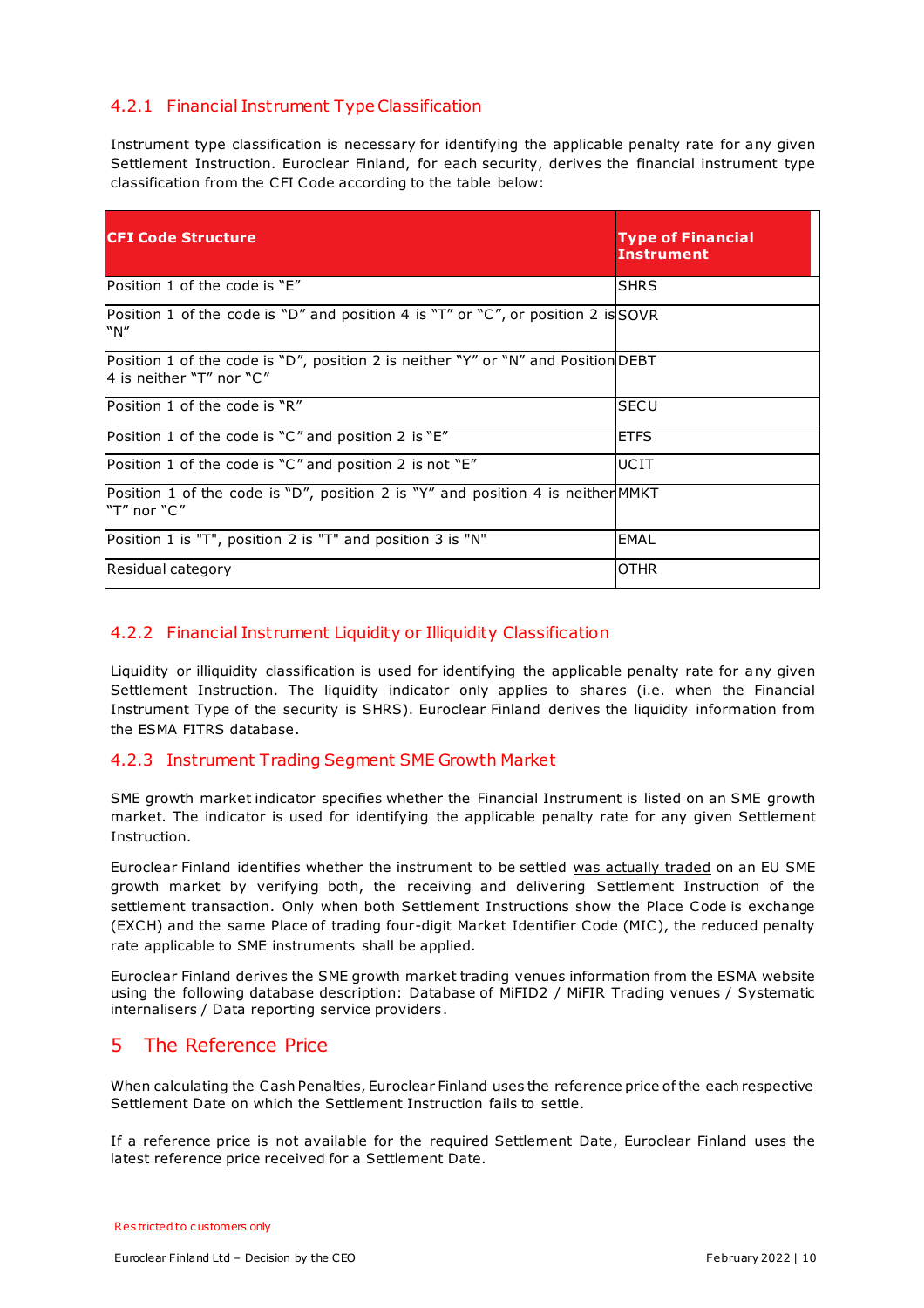Euroclear Finland determines the reference price for each Settlement Date when the Settlement Instructions fail to settle as follows:

- shares and similar financial instruments: the closing price of the most relevant market (**MRM**) in terms of liquidity. Euroclear Finland derives the closing prices using the MRM from a price data vendor. The vendor derives the MRM information from the ESMA FITRS database.
- Other financial instruments: the closing price of the trading venue with the highest turnover. Euroclear Finland derives the closing prices from a price data vendor. For debt instruments, the price date vendor can provide a percentage, not actual price value. In that case, Euroclear Finland converts the percentage information to price value.
- When no updated daily closing price is available, Euroclear Finland uses the latest closing price. Euroclear Finland communicates to the Participants of the missing reference data via the Cash Penalty details.
- When no closing price is avaibale at all, Euroclear Finland determines the reference price as follows:
	- for debt instruments: the nominal value (in the instrument's denomination currency). Euroclear Finland communicates to the Participants of the missing reference data via the Cash Penalty details.

for non-debt instruments: Euroclear Finland sets the reference price to zero. Euroclear Finland communicates to the Participants of the missing reference data via the Cash Penalty details.

## <span id="page-10-0"></span>6 Cash Penalty Currency

Euroclear Finland settles and charges the Cash Penalties only in euros (EUR) regardless of the Financial Instrument denomination currency.

However, Euroclear Finland calculates the Cash Penalties for instruments denominated in non-EUR currencies in the relevant currency for information sharing purposes. Euroclear Finland communicates currency of the financial instrument at the instrument reference data in Infinity. Euroclear Finland will do the currency exchange to euro for charging purposes by using the European Central Banks' foreign exchange rate (the spot rate) in the following situations:

Financial instrument is denominated in non-EUR currencies; and/or

the reference price of the Most Relevant Market is in non-EUR currency.

## <span id="page-10-1"></span>7 Application of Cash Penalties

As a result of the calculation and application of Cash Penalties, Euroclear Finland creates the Gross Payment Obligations and/or Gross Receiving Rights on behalf of the Participants.

Euroclear Finland reports the Gross Payment Obligations and/or Gross Receiving Rights to the Participants via the daily penalty report. The daily penalty report is ISO 20022 message, semt.044.

## <span id="page-10-2"></span>8 Modifications and Appeals

#### <span id="page-10-3"></span>8.1 Modifications by Euroclear Finland

Euroclear Finlandcan recalculate, modify and/or remove a Cash Penalty, Gross Payment Obligation, Gross Receiving Right and/or Open Positions by the  $11<sup>th</sup>$  PBD of the following month.

The abovementioned corrective actions may be taken in exceptional circumstances resulting from:

- a change in the daily reference price;
- a change in the value of the exchange rate;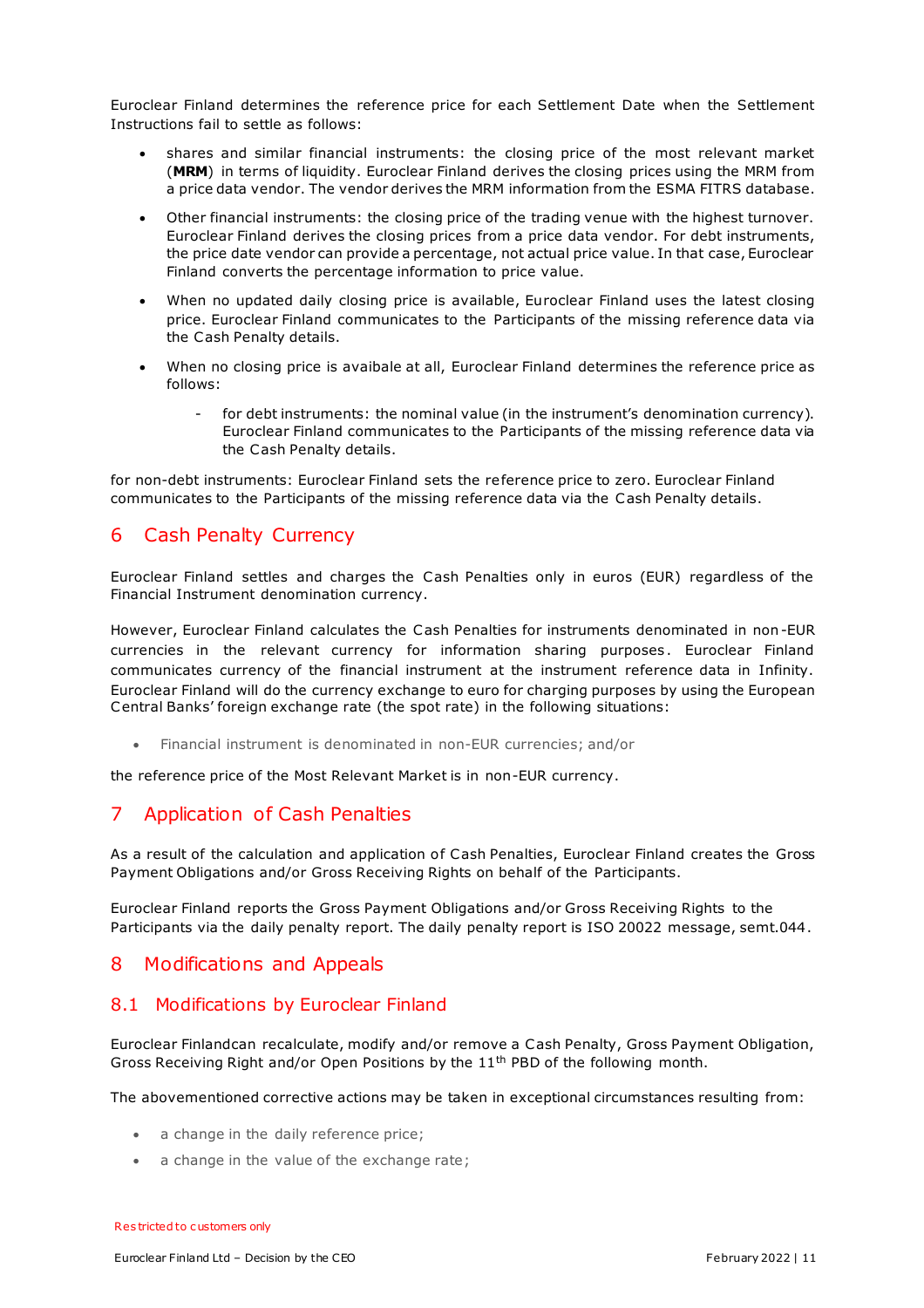- in case Euroclear Finland detects an error in relation to a Cash Penalty, Gross Payment Obligation, Gross Receiving Rights and/or Open Positions;
- suspension of security from settlement;
- technical incident and/or

unforeseen circumstances affecting the Settlement Discipline Procedures, Cash Penalties and/or the corrective action is otherwise deemed necessary by Euroclear Finland.

#### <span id="page-11-0"></span>8.2 Appeal by Participants

Participants may appeal to Euroclear Finland to seek correction of its Cash Penalties, Gross Payment Obligations and/or Gross Receiving Rights on daily basis, but no later than on the 10<sup>th</sup> PBD of the following month.

Participants must send the the request for an appeal via secure e -mail to Euroclear Finland to: settlement.finland(at)euroclear.eu

The Participant must provide Euroclear Finland with sufficient information, covering at least the following information in order to have the appeal assessed:

- The reference of the Cash Penalty as well as the failed transaction details;
- The penalty consideration date;
- The reason for the appeal; and
- The expected Cash Penalty amount and calculation details to be applied.

Euroclear Finland is entitled to request the appealing Participant to provide any additional documents and/or information Euroclear Finland deems necessary to assess the appeal.

If the appeal concerns more than one Participant, the Participants shall inform each other about launching the appeal process and agree on the appeal bilaterally prior to submission to Euroclear Finland.

Euroclear Finland approves or rejects the appeal. Euroclear does not have a right to dismiss an appeal or not make a correction if an appeal is appropriate. Euroclear Finland gives a written response to the involved Participants.

For each appeal, Euroclear Finland shall charge to the requesting Participant the Euroclear Finland specialist fee according to the tariff in force regardless of the result of the appeal. Euroclear Finland charges the specialist fee based on the time used. Euroclear Finland specialist fee is charged per each starting hour.

Euroclear Finland shall not charge a separate specialist fee for a correction in case a cash penalty, gross payment obligation and/or gross receiving right is in breach of the Rules and/or this CEO Decision and the breach is caused by Euroclear Finland's erroneous action.

#### <span id="page-11-1"></span>8.3 Reporting of Modified Cash Penalties

Euroclear Finland provides Participants with a report of modified Cash Penalties for the executed modifications of earlier reported Cash Penalties, Gross Payment Obligations, Gross Receiving Rights and/or Open Positions. The modified Cash Penalties report is communicated with ISO 20022 message. Euroclear Finland sends the modified Cash Penalties report on the following Settlement Date and includes all modifications executed during the day.

The modified Cash Penalties report includes the Cash Penalties which Euroclear Finland modified on the previous PBD. The modification report is sent only when there has been a modified Cash Penalty on the previous PBD. It is possible that several Cash Penalties are modified on the same PBD. Thus,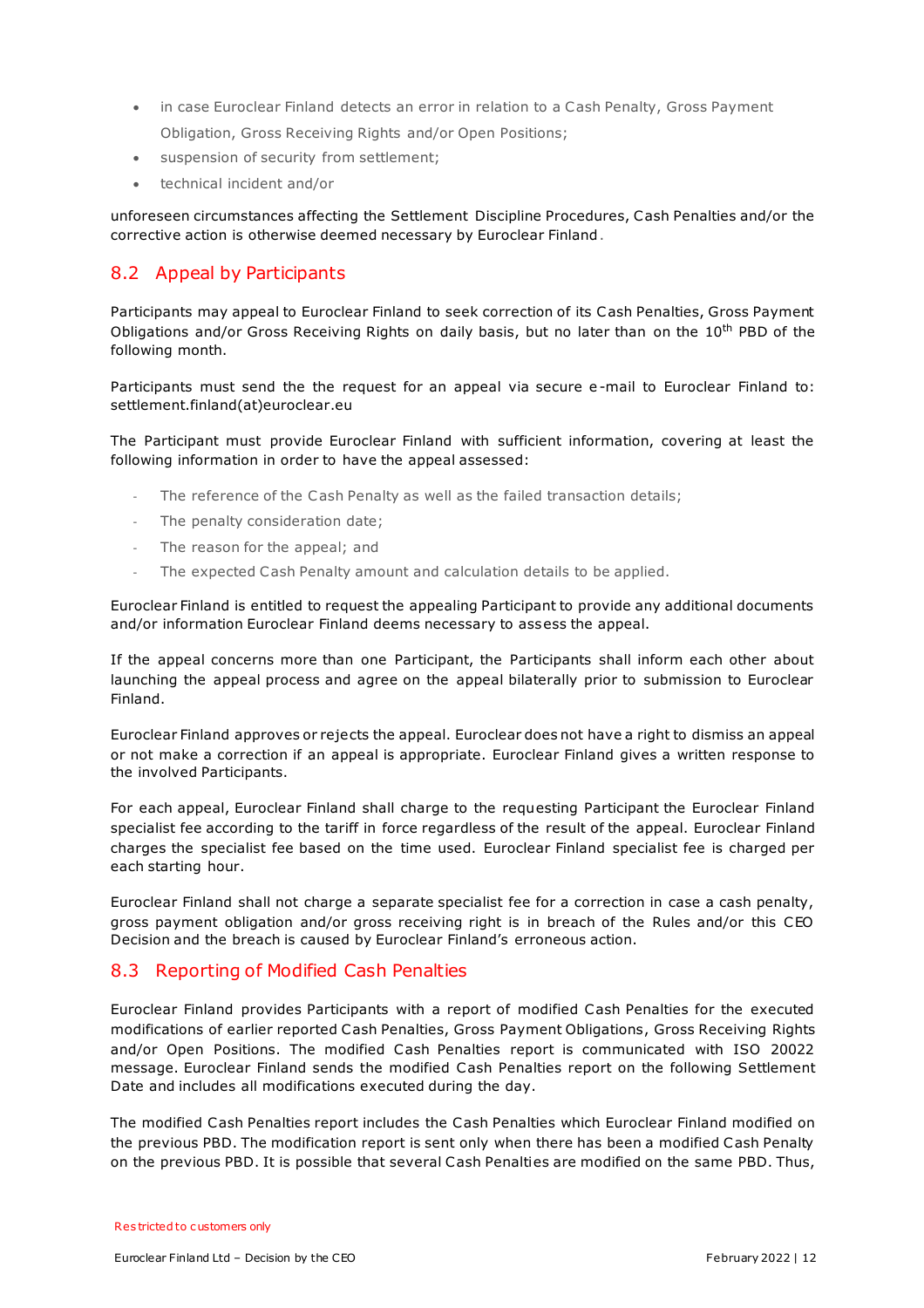the modified Cash Penalties report can include many Cash Penalties originating from the same or different PBD.

The report is not cumulative (earlier Cash Penalties that were modified earlier during the same active months are not repeated). When Euroclear Finland performs the modification of a Cash Penalty, both the failing and the non-failing Participants are informed.

## <span id="page-12-0"></span>9 Open Positions

Euroclear Finland calculates the Open Positions for each Participant on a monthly basis. Euroclear Finland reports the Open Positions to the Participants via the monthly penalty report. The monthly penalty report is communicated with ISO 20022 message. Euroclear Finland sends the monthly penalty report of a Participant on 14<sup>th</sup> PBD of the following month to each Participant. If a Participant has no Cash Penalties (all its delivery and receipt Settlement Instructions matched and settled on time) during the month, Euroclear Finland sends a no-activity report (i.e. zero report) to the said Participant.

Gross Payment Obligations payable by the failing Participants shall be satisfied through the payment of Open Positions by the Participants.

Calculation of the Open Positions does not include netting as provided for in the Act on Certain Conditions Applying to Securities and Currency Trading and the Settlement Systems. Euroclear Finland is not counterparty to Cash Penalties, Gross Payment Obligations, Gross Receiving Rights and/or Open Positions.

## <span id="page-12-1"></span>10 Charging, Collection and Distribution of Open Positions

Euroclear Finland charges, collects and distributes the Open Positions in euro central bank money in Infinity on behalf of the Participants.

For the collection and distribution of Open Positions, Euroclear Finland generates payment free of delivery (PFOD) Settlement Instructions for the relevant Participants on the 15<sup>th</sup> PBD.

Open Positions are settled crediting and debiting Euroclear Finland's Segregated Internal Cash Account for client funds.

Participants are required to inform Euroclear Finland of the internal cash account they wish to use for the charging, collection and distribution of Open Positions. If a Participant does not inform Euroclear Finland or the previously informed internal cash account is not available anymore, Euroclear Finland will select an appropriate internal cash account for the Participant to be used in collection and distribution of Open Positions.

Euroclear Finland settles the Open Positions all-or-none.

Euroclear Finland shall settle Open Positions in Infinity's settlement process on a monthly basis on the  $17<sup>th</sup>$  PBD of the following month at 8:30 Helsinki time.

Each Participant with a negative Open Position shall provide the full amount of funds required for Open Positions settlement on its Infinity internal cash account on the due date on  $17<sup>th</sup>$  PBD at 8:30 Helsinki time.

Participants with positive Open Position shall simultaneously receive a credit of the full amount of funds in the settlement process to their chosen internal cash account.

In case a Participant with a negative Open Position does not have sufficient funds on its internal cash account, the execution of all Open Positions shall be ceased and postponed until sufficient funds from all required Participants are available to settle all Open Positions. In case Open Positions cannot be settled during the PBD, Settlement Members must withdraw funds prior to the end of business date and redeposit them on the following PDB until settlement of the Open Positions is completed.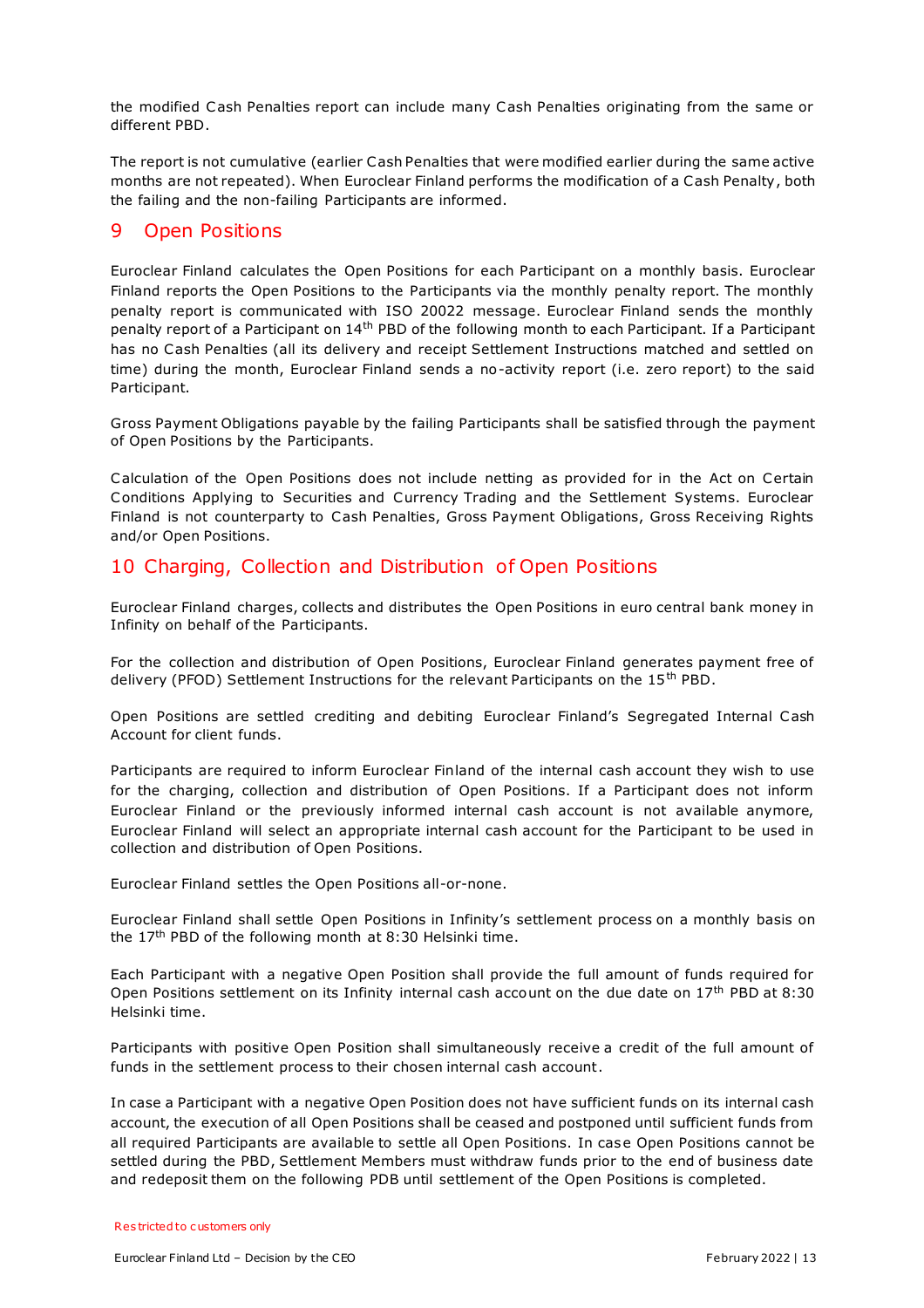Euroclear Finland's takes the following measures to ensure the Participants comply with their payment obligations on time:

- Sends an alert to all its Participants informing the name of non-paying Participant;
- Informs competent authorities; and/or
- Charges manual work fee according to the valid tariff from the non-paying Participant.

Euroclear Finland may furthermore take actions according to section 13 Failure to Comply with Settlement Discipline Procedures of this CEO decision and chapter 6 Supervision of Euroclear Finland's Rules.

#### <span id="page-13-0"></span>10.1 Insolvency of a Participant

As of the beginning of the Settlement Date when Insolvency Proceedings are opened against a Participant, Cash Penalties will not be calculated nor applied for the said Participant.

Euroclear Finland will remove the Cash Penalties, Gross Payment Obligations and/or Gross Receiving Rights involving the insolvent failing Participant until the Settlement Date of opening of the Insolvency Proceedings from the calculation of Open Positions.

Any Cash Penalties, Gross Payment Obligations and/or Gross Receiving Rights involving the insolvent Participant shall survive regardless of their removal from the Open Positions. Participants shall manage such Cash Penalties, Gross Payment Obligations and/or Gross Receiving Rights separately outside Infinity.

After the removal of the Cash Penalties, Gross Payment Obligations and/or Gross Receiving Rights of the insolvent Participant from the Open Positions, Euroclear Finland re-calculates the Open Positions for all other Participants.

Euroclear Finland reports the removal of Cash Penalties, Gross Payment Obligations and/or Gross Receiving Rights due to an insolvency to the impacted Participants via the report on modified Cash Penalties. The modified Cash Penalties report is sent on the following Settlement Date and includes all modifications executed during the day the report is sent (there can be also other Cash Penalty modification reasons on top of Participant's insolvency).

Consequently, the monthly penalty reports include Open Positions excluding the insolvent Participant. The monthly penalty report contains information on the amount of removed penalties and the insolvency tag is set for the insolvent Participant.

In case the insolvency proceeding starts between the 13<sup>th</sup> PBD and 17<sup>th</sup> PBD of the following month, Euroclear Finland shall not generate reports of modified Cash Penalties or recalculated monthly penalty reports. Instead, Euroclear Finland will apply the contingency procedure (via email) for reporting to the impacted Participants about the removal of Cash Penalties, Gross Payment Obligations and/or Gross Receiving Rights due to insolvency as well as the recalculated Open Positions excluding the insolvent Participant.

#### <span id="page-13-1"></span>10.2 Non-payment of an Open Position

In case a Participant does not provide full amount of funds required for Open Positions settlement by the due date, Euroclear Finland will remove the unpaid Cash Penalties and/or Gross Payment Obligations involving the non-paying Participant from the calculation of Open Positions on the 18<sup>th</sup> PBD at 14:00 Helsinki time.

Cash Penalties, Gross Payment Obligations and/or Gross Receiving Rights involving the non-paying Participant shall survive regardless of their removal from the Open Positions. The Participants shall manage such Cash Penalties, Gross Payment Obligations and/or Gross Receiving Rights separately outside Infinity.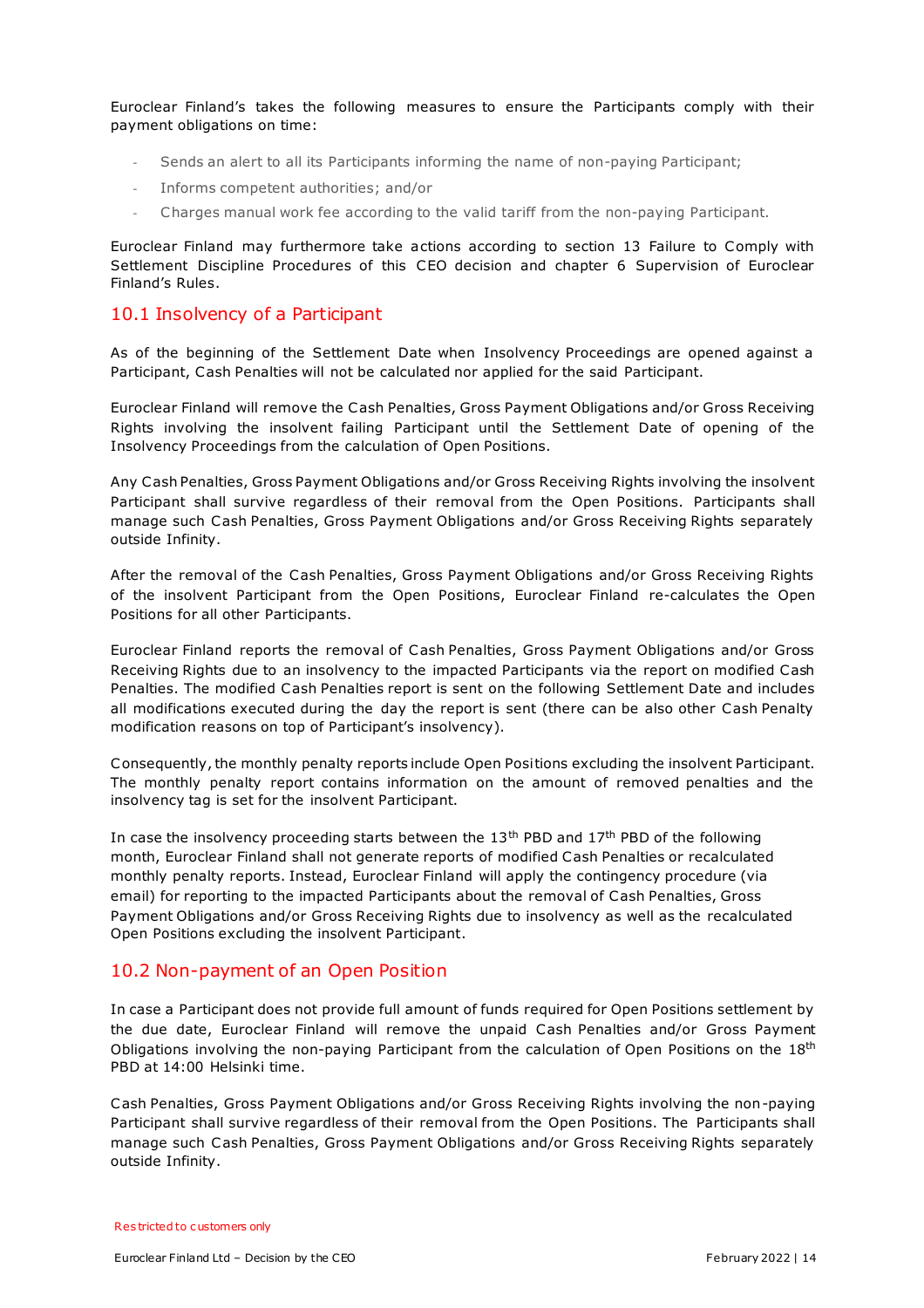After the removal of the Cash Penalties, Gross Payment Obligations and/or Gross Receiving Rights of the non-paying Participant from the Open Positions, Euroclear Finland re-calculates the Open Positions for all other Participants .

For the reporting, Euroclear Finland shall not generate reports of modified penalties or recalculated monthly penalty reports. Instead Euroclear Finland will apply the contingency procedure (via email) for reporting to the impacted Participants about the removal of Cash Penalties, Gross Payment Obligations and/or Gross Receiving Rights due to non-payment as well as the recalculated Open Positions.

## <span id="page-14-0"></span>11 Cash Penalties via Link

For the Cash Penalties incurring via link, the Swedish settlement cut-off times are the following:

- Against or with payment at 15:00 Helsinki time (14:00 Stockholm time)
- Free of payment at 18:00 Helsinki time (17:00 Stockholm time).

Participants are obligated to pay the Cash Penalties, pertaining to foreign securities and rights, incurred to Euroclear Finland's Participants through Euroclear Finland's participation in a foreign system (**Link**). Such Cash Penalties must be paid in the currency of the foreign system.

Euroclear Finland reports the Cash Penalties via Link as provided to Euroclear Finland to the Participants using the currency of the foreign system as follows:

- Gross Payment Obligations and/or Gross Receiving Rights are reported daily.
- Possible modifications of Cash Penalties, Gross Payment Obligations and/or Gross Receiving Rights executed by the issuer CSD are reported via the report of modified penalties.
- Open Positions are reported monthly, on the the 14th PBD of the following month.

The Open Positions are charged and collected from each failing Participant whose Open Position is negative. Participants pay the Open Positions in the currency of the foreign system to the segregated currency cash account for client funds in commercial bank money.

Euroclear Finland provides the segregated currency cash account details to all Participants. Participants are obliged to pay the Open Positions on the  $17<sup>th</sup>$  PBD at 8:30 Helsinki time.

Open Positions are distributed from the segregated currency cash account for client funds to each Participant whose Open Position is positive. Participants receive the Open Positions in the currency of the foreign system to its currency cash account in commercial bank money.

Euroclear Finland receives the currency cash account details from all Participants via the basic data form. Euroclear Finland distributes the Open Positions after the issuer CSD has performed the collection and redistribution in the foreign system, preferably during the  $17<sup>th</sup>$  PBD.

## <span id="page-14-1"></span>12 CCP Related procedures

CCPs are obliged to collect and distribute Cash Penalties from their clearing members in accordance with CSDR and SDR.

CCPs shall report to Euroclear Finland the Cash Penalties that they have collected and distributed on a monthly basis on a template form provided by Euroclear Finland.

Euroclear Finland shall calculate and report Cash Penalties for CCP transactions but will not charge, collect and/or distribute these Cash Penalties. Therefore, the Cash Penalties on Settlement Instructions submitted by CCPs are included in the daily Cash Penalty reporting and in the monthly Cash Penalties report but excluded from the monthly Open Positions.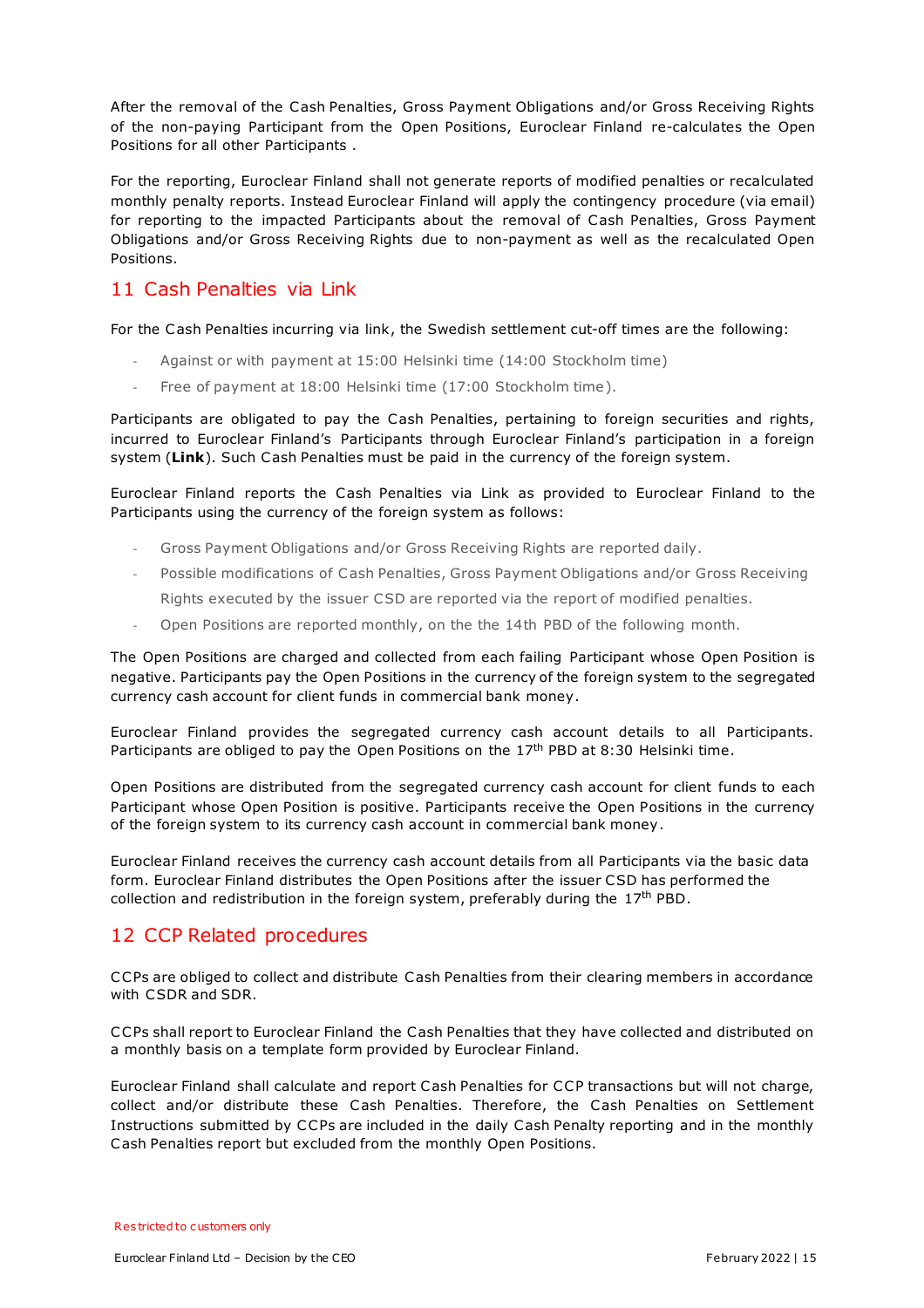Euroclear Finland shall provide the calculation to the CCP that should collect and distribute the Cash Penalties from/to its clearing members.

#### Euroclear Finland shall perform the following processes for transactions cleared by CCPs:

- Perform the daily settlement fails detection and Cash Penalties calculation process;
- Report the gross and bilateral net amounts penalties in the daily reporting (CCP transaction will be flagged as 'not computable');
- Report the monthly bilateral penalties net amounts in their monthly reporting to be provided on the 14th PBD (CCP-related amounts will be flagged as 'not computable').

#### Euroclear Finland shall not perform the following processes for transactions cleared by CCPs:

- Include Open Position in the monthly reporting on the 14th PBD;
- C reate the PFODs on the 15th PBD; and
- perform the penalties collection and distribution payment process (actual settlement of credit or debit PFODs) on the 17th PBD

## <span id="page-15-0"></span>13 Failure to Comply with Settlement Discipline Procedures

## <span id="page-15-1"></span>13.1 Settlement Fails Reporting to the Competent Authority and Relevant **Authorities**

Euroclear Finland has established a system that monitors settlement fails of transactions. Euroclear Finland provides regular reports to the competent authority and relevant authorities, as to the number and details of settlement fails and any other relevant information, including the mea sures envisaged by CSDs and their Participants to improve settlement efficiency. The competent authorities shares with ESMA any relevant information on settlement fails.

Instrument scope of settlement fails reporting is broader than instrument scope of Cash Penalties application. For the settlement fails reporting we shall consider all instruments eligible for settlement in Infinity, with the exemption of the shares listed under the SSR list whose main trading venue is in a third-country.

The settlement fails reports to public authorities includes the top 10 Participants with the highest rates of settlement fails during the period covered by the report (based on number of Settlement Instructions and based on value). For calculating these settlement efficiency rates, Euroclear Finland applies the instrument and Settlement Instruction scope of Cash Penalties.

#### <span id="page-15-2"></span>13.2 Public Disclosure on Settlement Fails

Euroclear Finland publishes at its web pages the report on settlement fails to be made public on an annual basis.

#### <span id="page-15-3"></span>13.3 Consistent and Systematic Failure to Deliver Securities

Euroclear Finland shall monitor Participants regarding consistent and systematical failure to deliver in Infinity.

A Participant shall be considered as consistently and systematically failing to delive r in a security settlement system, as referred to in Article 7(9) of CSD Regulation, where its rate of settlement efficiency, determined by reference to the number or to the value of Settlement Instructions, is at least 15% lower than the rate of settlement efficiency of that securities settlement system, during at least a relevant number of days over the 12 previous months.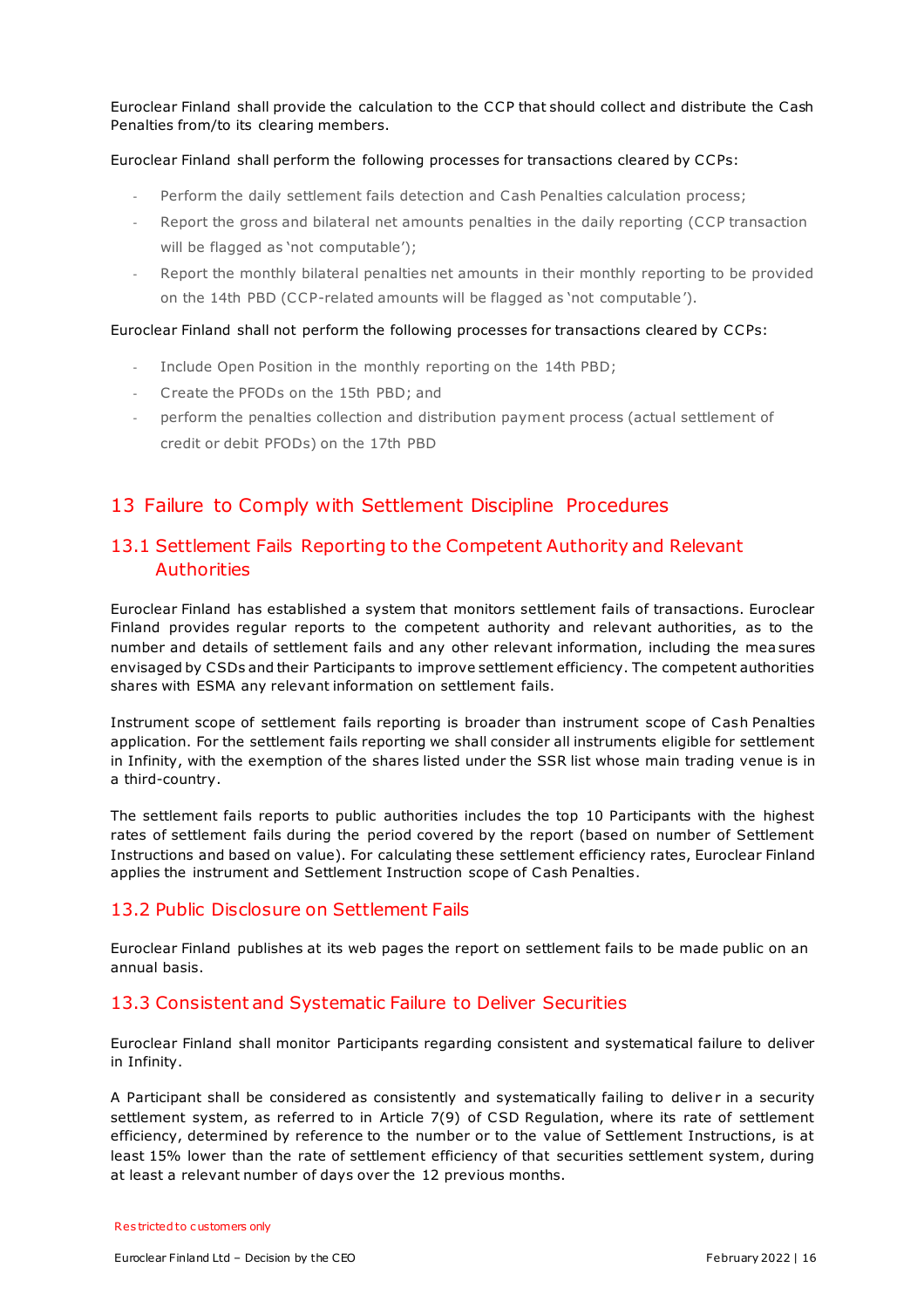The relevant number of days shall be determined for each Participant as 10% of the number of days of activity of that Participant in the security settlement system over the 12 previous months.

When calculating a Participant's rate of settlement efficiency, exclusive reference shall be made to settlement fails caused by that Participant.

For calculating the settlement efficiency rates, Euroclear Finland applies the instrument and Settlement Instruction scope of Cash Penalties.

When a Participant meets the criteria, Euroclear Finland shall contact the concerned Participant and request for its observations in writing. Euroclear Finland will proces s the observations and may disclose to the public the identity of a Participant who meets the criteria.

Euroclear Finland may suspend any Participant that fails consistently and systematically in pursuant to the Rules, CEO Decisions, CSDR and/or SDR. Euroclear Finland must consult the competent authority before any suspension. Euroclear Finland shall notify, without delay, the competent authorities of the suspension of a participant.

#### <span id="page-16-0"></span>13.4 Analyse the Main Reasons for Settlement Fails

Euroclear Finlandshall set up working arrangements with the most relevant Participants with the highest rates of settlement fails in terms of either number or value, as well as, if applicable, with relevant CCPs and trading venues, in order to analyse the main reasons for settlement fails .

## <span id="page-16-1"></span>14 Buy-ins

*Section 14 on buy-ins shall be applied when the articles of SDR regarding buy-in enter into force. Euroclear Finland shall inform about this separately.*

Participants are obliged to execute the buy-ins in accordance with CSD Regulation and Settlement Discipline Regime.

Participants shall manage the mandatory partial settlement for a trade at the last day of the buy-in extension period.

The initiation and execution of the buy-in must take place at trading level, and managed by:

- $\bullet$  the CCP (for transactions cleared by a CCP),
- the receiving trading venue member (for transactions not cleared by a CCP and executed on a trading venue), and
- the receiving trading party (for transactions not cleared by a CCP and not executed on a trading venue).

#### Euroclear Finland's role is following:

- accept and process the buy-in Settlement Instruction when submitted for settlement in Infinity;
- receive the final results of the buy-in process from the receiving CSD Participant. For the reporting, Euroclear Finland uses the ECSDA buy-in notification template.; and
- report the final results of the buy-in process to the National Competent Authorities.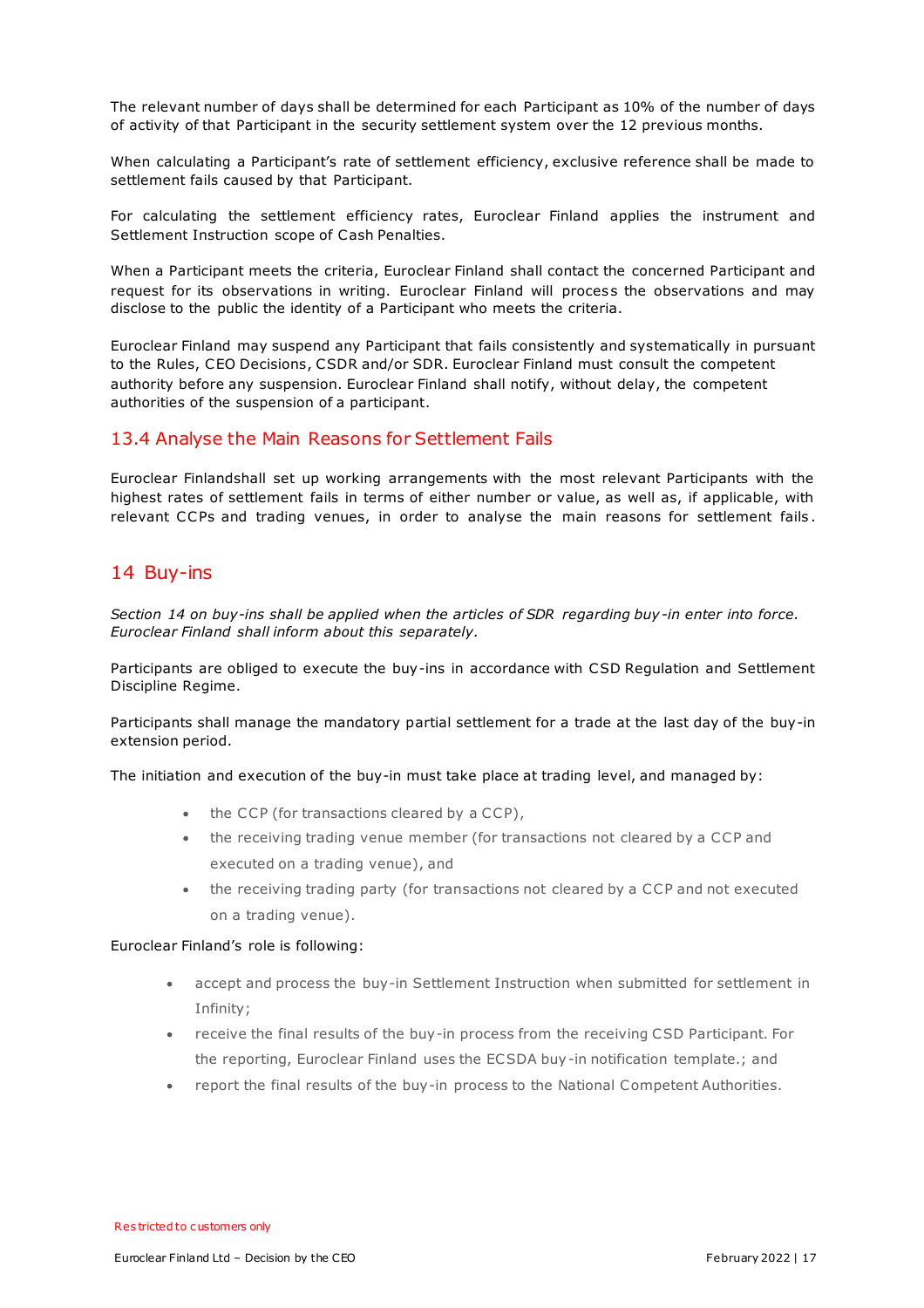## <span id="page-17-0"></span>15 Euroclear Finland's Right to Cease Settlement Discipline Procedures

Euroclear Finland is entitled to cease applying Settlement Discipline Procedures to the extent required to comply with applicable legislation, or by order of a court or governmental body of authority of competent jurisdiction, or by any mandatory requirement of a regulatory authority. Such situations may include, without limitation to:

- Sanctions legislation; or
- Anti-Money Laundering and Terrorist Financing legislation.

Euroclear Finland shall not be responsible for any fulfillment or non-fulfillment, loss, damage, expense or liability relating to Cash Penalties, Gross Payment Obligations, Gross Receiving Rights, Open Positions and/or other obligations of the Participants resulting from such cessation or other reason.

Res tricted to c ustomers only